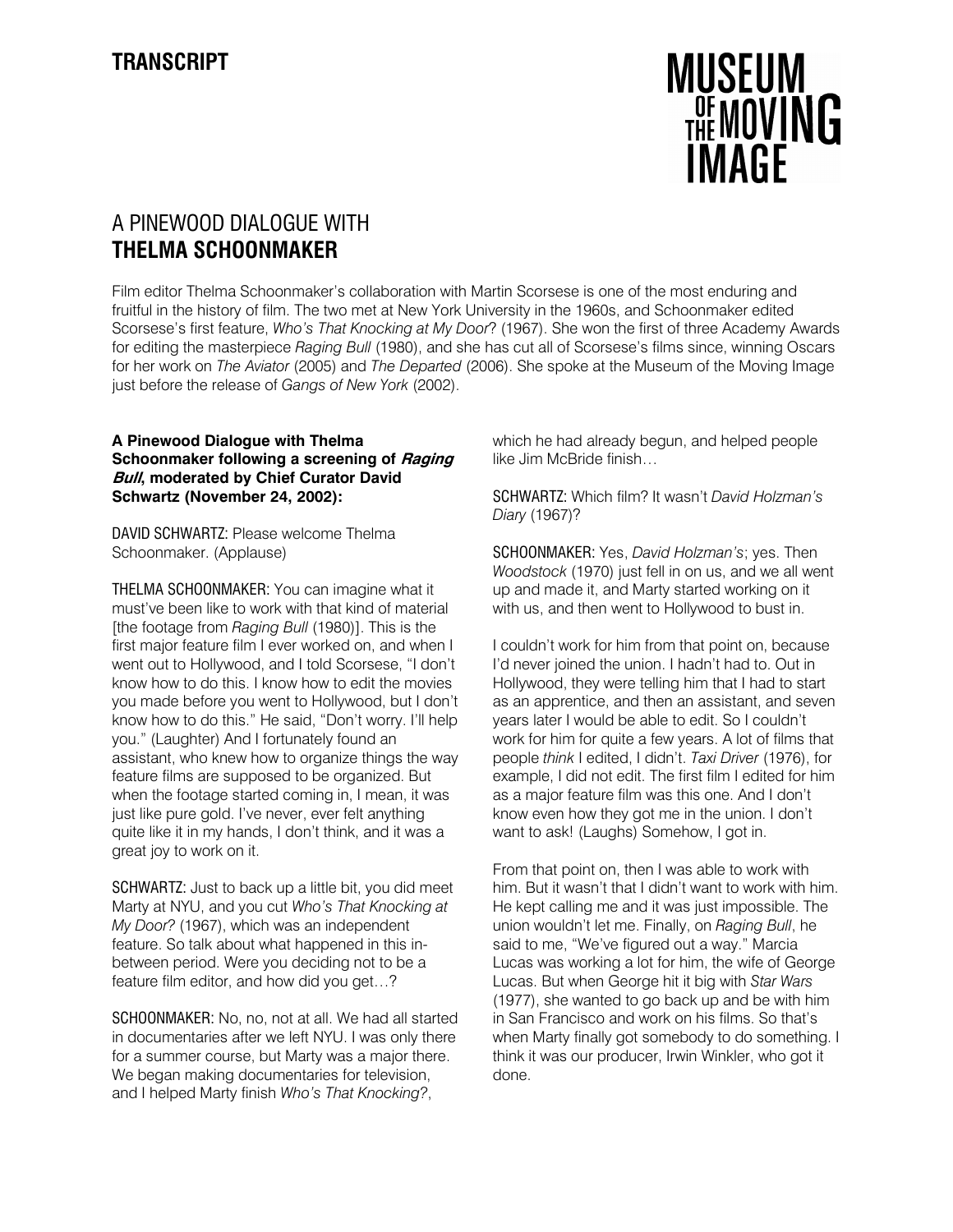SCHWARTZ: And Irwin Winkler produced the Rocky films.

## SCHOONMAKER: Yes.

SCHWARTZ: I was thinking about the Rocky movies. Of course, Rocky won best picture in 1976, over Taxi Driver. And so I wondered, "Is this like the revenge on Rocky?" (Laughter) I did read that there were a lot of boxing movies coming out at that time, and that was one reason why the decision was made to shoot black and white—I mean, Marty said that was one reason he made this black-and-white.

SCHOONMAKER: Yes; I think he remembered, actually, seeing on television or in newsreels at the theater, a lot of fight sequences and coverage of fights, and they were always black and white in his mind. Then, actually, my husband Michael Powell, the English film director, was brought down to see some footage of Bob [Robert De Niro] training. Bob trained for two years. He could've fought as a middleweight. So, my husband was looking at the videotapes of the training sessions and he said to Marty, "There's something wrong about the red gloves." And Marty said, "You're right. The movie should be black-and-white." So it was one of the wonderful sort of things that went on between the two of them, after Marty resurrected my husband's films from complete oblivion. It was nice sometimes to see how Michael gave back to Marty.

SCHWARTZ: I was reading an old interview with you about the atmosphere of cutting this film. First of all, a lot of it was cut in Marty's apartment, (Laughter) in this tiny space?

SCHOONMAKER: Yes; what Marty called a "Eurotrash building," because I think the King of Italy lived there. (Laughter) It was actually right across from where we're working now. It's very interesting. It's called the Galleria, on 57th Street. He was way up on the thirtieth floor or something. And the editing room was across the street, in what is the DGA [Directors Guild of America] building, across 57th **Street** 

We worked at night in those days, all night, and went to sleep at dawn. Not my body rhythm, but fortunately, we don't do that any more! (Laughs) But he just decided it would be easier to work at his apartment. There was an extra bedroom, and an extra bathroom, and that was filled with film racks.

My assistants would bring over what I needed every day and leave it at night. And then I would come in, and we would start working around eleven o'clock or midnight. I would leave things for them, and they would take them back to the editing room. So it was edited in very cramped circumstances, with Marty passionately watching films he was studying on video at the time.

SCHWARTZ: Apparently, one of the films he was studying was The Tales of Hoffman (Michael Powell and Emeric Pressburger, 1951).

SCHOONMAKER: Yes. (Laughs)

SCHWARTZ: And the great story I read about that was that he would try to go take the 16mm print out at the, I guess, Museum of Modern Art.

SCHOONMAKER: That's right.

SCHWARTZ: But it was always out.

SCHOONMAKER: It was out. And he used to get furious. His assistant came one day and said, "You can't keep Tales of Hoffman any more, because somebody else wants it." He said, "This is an outrage! Who wants it?" And they said, "George Romero!" (Laughs)

SCHWARTZ: So they were fighting. This was the days before DVD, so here are these two great directors fighting over…

SCHOONMAKER: But he was also watching on television, you know, obsessively, things over and over again, studying them—particularly The Tales of Hoffman—for camera movement and the movement of the actors' bodies. He's always, to this day, constantly studying movies.

SCHWARTZ: What was the feeling about Raging Bull when you were getting into it? You talked about just starting to work with it. What was your feeling about the kind of movie you were making? You know, Marty said here a few weeks ago that he really felt this was going to be his last film; that he was very frustrated after the commercial failure of New York New York (1977), and there was this idea that he was just putting everything into this, and that this would be it, in a way.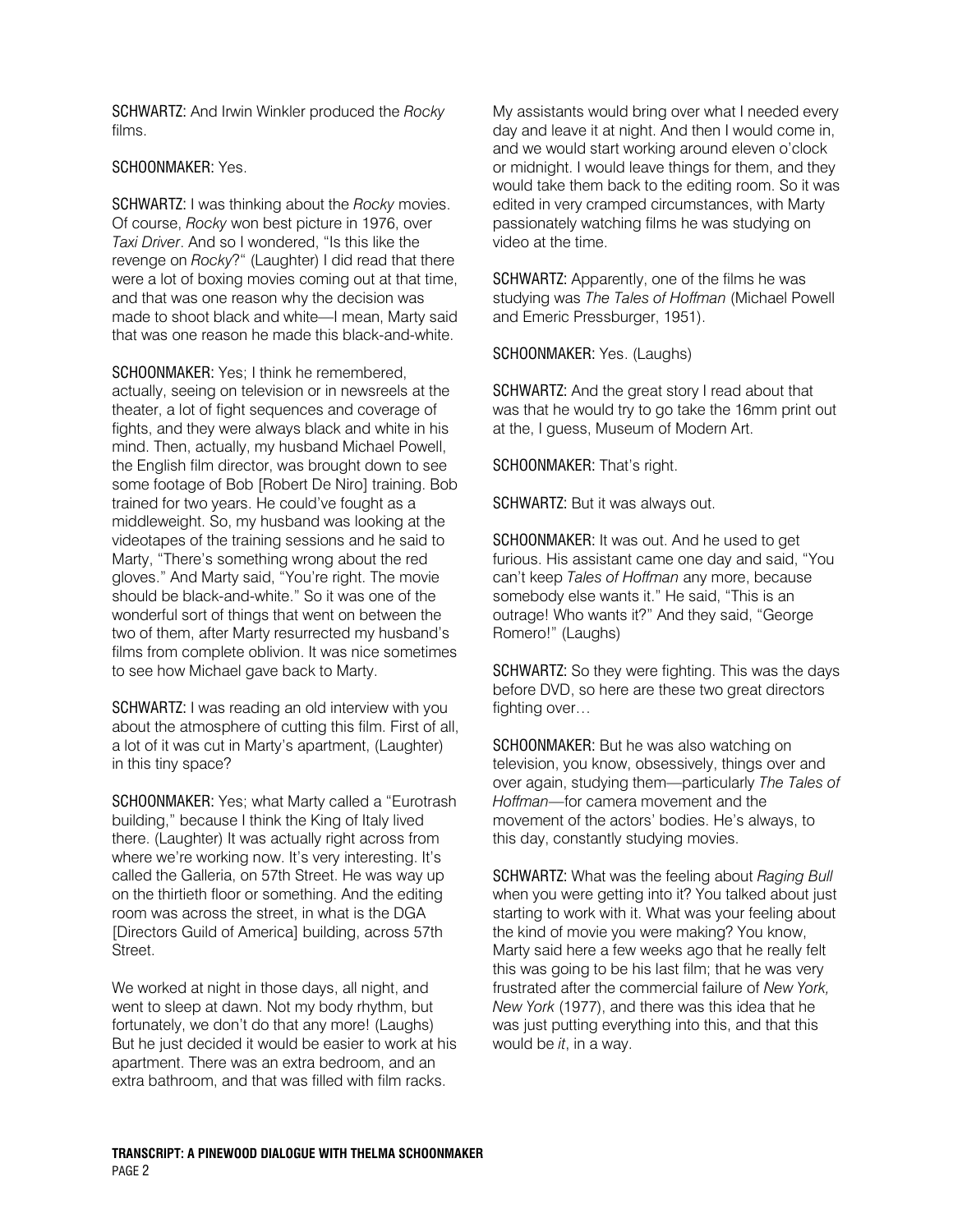SCHOONMAKER: Which he did with Mean Streets (1973), also. He never thought Mean Streets would see the light of day. But yes, I know Marty had that feeling. The crew did. And it's been very interesting to me over the years to see how the crew shooting the movie, feels about the movie. We were all staying at the Mayflower Hotel. And I would be going to work as they were staggering in from a long hard day. And they would always say to me, "Ah! Wait till you see. I don't know why we're making this movie. This man is such a monster. Why would anyone want to see this movie?"

But it was clear to me, as I was watching the dailies, why people would! (Laughs) And in fact, De Niro came—when he went off to gain the final amount of weight that he did at the very end of the film—he came himself to see how he felt about what had been cut up to that point. He wanted to see if people cared about the character. And he could feel that they did. But it was—you knew it was a very daring film.

SCHWARTZ: What we're going to do is look at a few sequences…

SCHOONMAKER: I just want to show you some of the techniques that Marty uses and some of the editing techniques.

Also, one of the things I'll talk a lot about is the brilliant use of sound in this movie. Our sound editor, Frank Warner, won an Oscar for Close Encounters [of the Third Kind, Steven Spielberg (1977)]. And he was a genius on this movie. All his ideas are extremely simple. There's nothing rocketing around the room; you know, it's not all high-tech stuff; it's very simple stuff. It's the sound of a drum, which he distorts sometimes—you'll hear that in this sequence. You'll hear it first normally, and then you'll hear it distorted.

Incredible, brilliant use of animal sounds—which I would never have thought of, I mean, in a million years. You'll hear a couple of them here. You'll hear an elephant braying at one point; and later, in another fight we're not going to see, when Sugar Ray gets knocked down, you hear a shudder of a horse.

Note the size of the ring here, because I'm going to show you in a bit another size ring. Marty had the size of the ring, and the way it was lit was

determined by the emotional state of Jake LaMotta at the time. This is the first time he ever knocked down Sugar Ray. It's a big, open, sweeping ring.

I also want you to notice the use of flashbulbs, which we shot at 120 frames per second, 96 frames per second, 72 frames per second, and then manipulated, depending on the scene. We wanted to punctuate the moment that Sugar Ray goes through the ropes. So you'll see that we manipulated the editing there a great deal. We skip frame, jump cut. But also, notice an incredible camera move, where the camera just swings right around, 360 degrees. So why don't we just look? I'll talk over it a little bit, because I want to point out to you some of the sound in it.

(Clip of fight scene in Raging Bull)

SCHOONMAKER: Here you see the things De Niro does. I mean, he was so devoted and worked so hard physically. And here comes the 360 degree shot. Camera's going right around, 360 degrees, and back to the actor. Very difficult to do. Now he's going to go through the ropes, and you can see how we jaggedly manipulated that, and how the flashbulbs are punctuating that moment. Very beautiful sound—listen to the sound here now. Very quiet. Distorted sound of people screaming, the drum distorted. Coming back up to speed. Very pure, simple flashbulb sound effects; they were specially created.

SCHWARTZ: Okay; we could skip to the next chapter.

SCHOONMAKER: Yes, you can go through this okay. Just going to show you the elephant bray. There. (Laughs) It was a wonderful idea.

### (Clip ends)

We did a lot of freeze frames, also. Marty was never quite happy with the way Sugar Ray went through the ropes, which was partially because they had to protect the actor from killing himself! (Laughter) All these people were real middleweight fighters, by the way. They were wonderful, how hard they worked. So we skip frames, as I said, sped up, slowed down, froze frames, to give the moment a little more drama.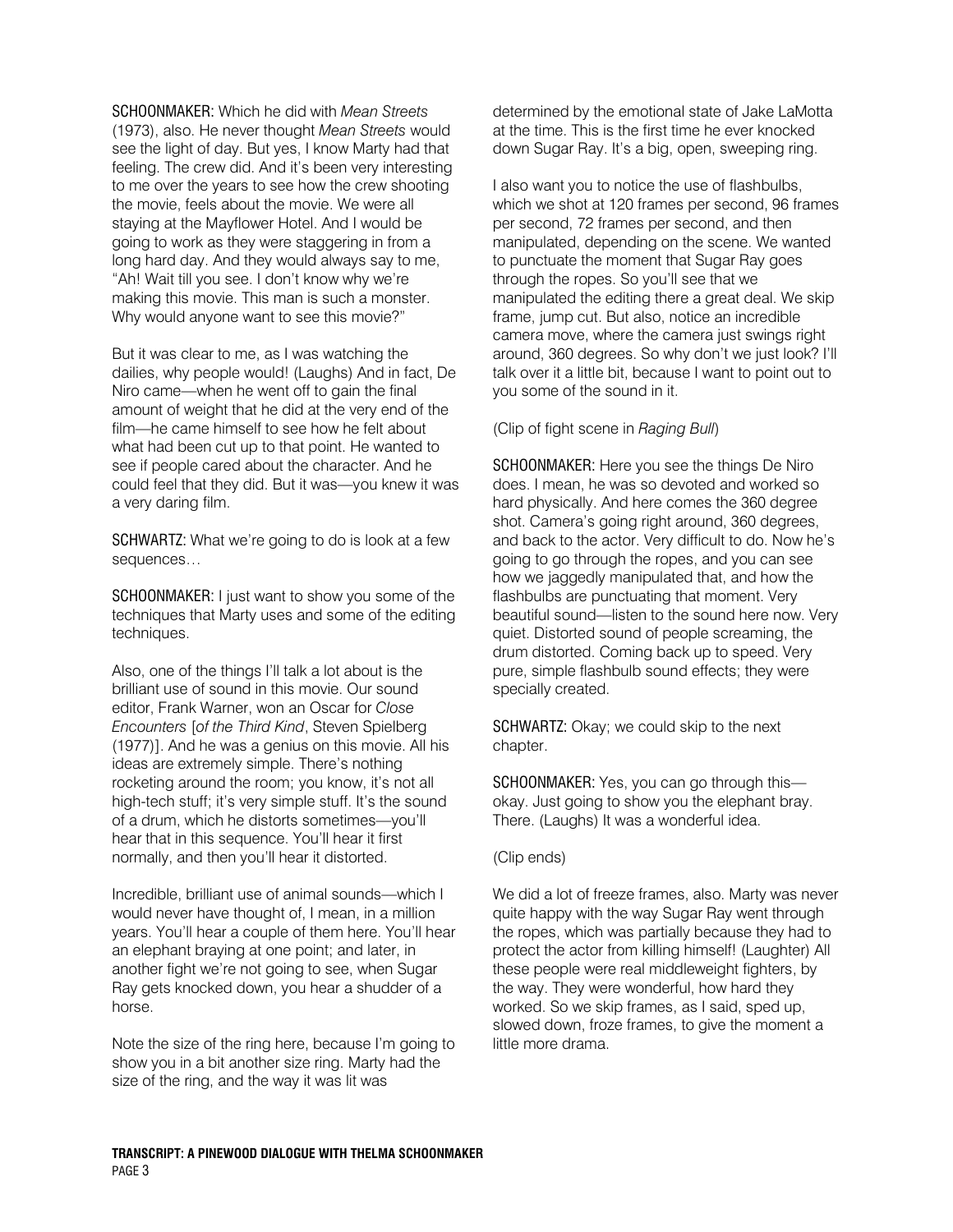Now a very different fight, where Jake will lose the fight on a technicality, which he never quite understood. So Marty shot the entire sequence through—there were flames beneath the camera, to give a mirage-like feeling. And you descend into a pit of hell here. You'll see that every shot has kind of a mirage-like effect to it, which was created by the flames underneath the camera. And he even went to the extent of having, when Jake LaMotta sits down in the corner, a rope across his eyes, to emphasize again that he doesn't understand what's going on in the fight, why he lost the fight. In retrospect, he doesn't remember why he lost the fight, because it was just purely a technicality, and Marty designed the whole sequence with that in mind. It's just very typical of how he thought about all of these fight sequences. He wanted them all to be different, and they all are.

(Clip of a second fight scene in Raging Bull)

SCHOONMAKER: See the mirage-like effect here. And distorted sounds from Frank Warner. See, you can't see his face. This is a beautiful device Marty came up with, with the round changes. There, did you hear the horse sound there? Wonderful, as he fell down, the horse shuddering.

## (Clip ends)

SCHWARTZ: So the idea is that the sounds are subjective, I assume; that the sounds take us inside Jake's mind, and how he perceives?

SCHOONMAKER: Yes, yes; but you know, Frank Warner never repeated himself in any movie. In fact, he used to burn his own sound effects at the end, because… I thought he burned them so other people wouldn't use them, but it turned out he burned them so he wouldn't use them.

## SCHWARTZ: Wow! (Laughs)

SCHOONMAKER: And so he would come up with a completely fresh concept each time.

SCHWARTZ: And did he continue…?

SCHOONMAKER: He worked with us on King of Comedy (1983). We didn't really need him on King of Comedy, because there wasn't this kind an opportunity. But I sorely miss him, and I actually called him up and talked to him about Gangs of

New York (2002) a bit. He's been retired for quite a while. Just a genius. Very mid-western, "Okeydokey" kind of guy, (Laughter) but with a brain like you've never—I mean, inventive, and as I said, the simplicity of it is part of what's so important.

In this sequence, the big defeat at Sugar Ray's hands, Marty decided that he wanted to recreate the actual way the Pabst Blue Ribbon commercials were done. So we actually did it exactly the same way, including seeing the hand of somebody come in and flip a card on live television; we completely recreated that. He also thought that the announcer's voice from the original kinescope of the fight was so poetic that he didn't want to replace it. So we're actually using the original announcer's voice. The normal announcer in all of these fights, again, was a real famous fight announcer. Marty likes, in films like this, to always have real people from the world that he's filming in the films, because he believes it brings great veracity. So in Casino (1995), you have lots of actual card players and pit bosses who actually do it all day long. Here, as I said, everybody was again, with the exception of a few people—real fighters.

So, I'm just going to show you again some things about sound here, and manipulation of speed of the image.

## (Clip of a third fight scene in Raging Bull)

This is an image Marty saw the first time he ever went to see a fight. He didn't—he doesn't—like boxing. And he saw these images, which he then turned into almost religious images of—you'll see later—images almost of extreme unction. Here, he's just putting Vaseline—that's actually Jake LaMotta's real handler, that man with the white hair. The way he's putting, touching Jake evokes really this image of… Now watch. See that? (Laughs) Now you'll see a lot of manipulation of film and speed and lighting here. This is the original announcer.

Marty loved that. He loved that line, too. "I think you know both the boys." And a beautiful use of slow motion here. De Niro used to turn around like, hundreds of times before a shot like that, to get himself dizzy and exhausted. And he was so amazingly patient during this incredible montage. Marty shot a ton of footage for this sequence. Now,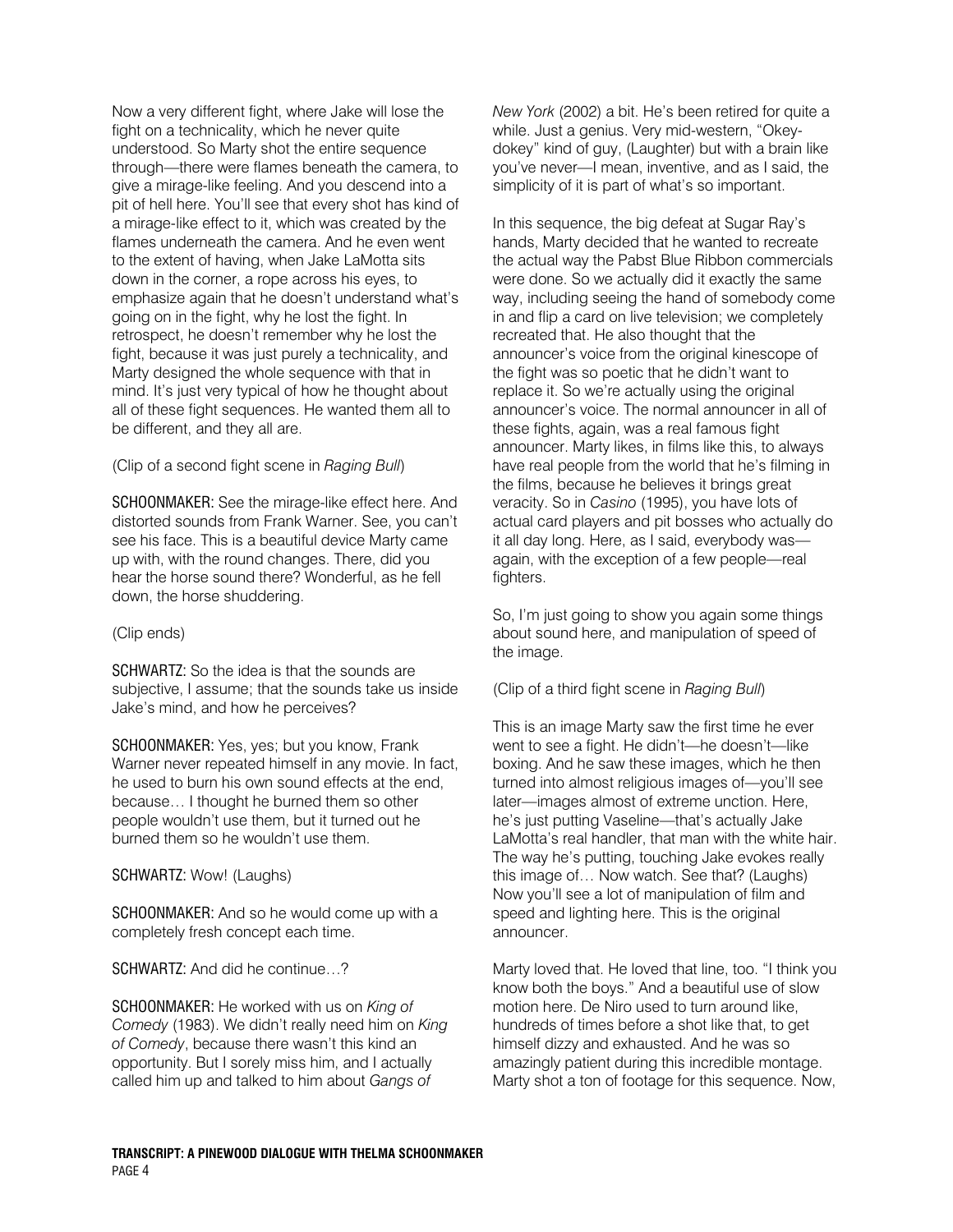notice: One of the things Frank Warner told us was, "Silence can sometimes be more powerful than sound." So you'll see in a moment that the camera will ramp down in speed, and the light will automatically go down as that happens.

Now here it goes: he camera's ramping down in speed, light is going darker. You can't hear very well here, but these are animal noises, breathing. Very faint use of a drum. Now the camera's going to ramp back up to speed again as he comes in for the hit. For all of this amazing sequence, De Niro, just for weeks, was just hit in the head. There was no hand in the glove. But he was hit on the left side; he was hit on the right side; there were appliances squirting things out constantly... I mean, he was so devoted. One of the key things for us was to figure out where to put Vickie [Thailer (Cathy Moriarty)] since she was the sort of emotional lynchpin of it all. Listen to the sound here. See the quiet? And then all hell breaks loose again. The camera's ramping up to speed here. That was a very critical edit for us, deciding to put Vickie looking up at that very moment.

This took weeks, to shoot each one of these shots, and De Niro was just incredibly patient about it all. And he would turned around, as I told you, about a hundred times in order to get himself in this state. And it's shot slow motion; he's not in synch, but we put the words in his mouth anyway. Now, this last shot, which ends up on the blood on the ropes, is actually one of the images that Marty saw the first time he ever went to a fight (for this film, to study how to do it). And he actually saw the blood dripping from the ropes. So that image, and the blood on the sponge in the bucket, were two of the key things he brought to the fight. And here, the sound of the flashbulbs; always the theme in the movie.

### (Clip ends)

That whole montage was storyboarded by Marty. But eventually, as we were editing it, we just started violating the storyboards and going with whatever worked, emotionally and rhythmically—and even put a shot upside-down and… But again, the devotion of the crew and De Niro to the making of that sequence is amazing.

SCHWARTZ: Wow... (Laughs) Now, you've talked a lot about Marty as somebody who conceives

editing from the very beginning. I just saw a documentary about the making of Gangs of New York, where he's on the set talking to his production designer, and he's explaining how certain edits are going to work—to the production designer! I'm just wondering what the working relationship is like? Editing seems to be in his mind from a very, very early stage.

SCHOONMAKER: Editing is his favorite part of filmmaking, and he's a great editor. He cut Mean Streets himself. It's his favorite part of filmmaking, I think, because it's more controllable. Whereas when he's on a set, and the sun's going down, and the actor is sick, and the producer's eyeballs are rolling with \$10,000 every minute… (Laughter) he hates working that way. Everybody does. But in the editing room, he can finally sit down and concentrate and think clearly.

But he does always have an editing concept for each one of the movies before he even starts to write, or co-write. As he's conceiving of the film, he's thinking like an editor, which is wonderful for me. A lot of editors find themselves working with footage that's not very well directed, and they feel they have to sort of save it. That's never my situation. (Laughs) So Marty loves to be in the editing room and participate in all the decisions that are made. I mean, if you have fifteen great takes from Robert De Niro, I would think you would want to be in the room to participate in that decision.

Sometimes I work by myself; sometimes we work together. As it's gone on in years, I tend to work more by myself, and I prepare things for him. With digital editing, I can prepare a lot of versions, which is very different from the way I used to work in film. If I wanted to prepare a different version, I would have to show him that version first, and he would have to walk around for a while while I undid it and did it again on film a different way, and then if he didn't like that, I'd have to put it back. But now I just prepare maybe as many as six versions digitally, so that when he comes in I can show him all of those, and he can pick and choose. He talks to me constantly during dailies about what he feels about the footage, which is very important for me, and I start to then build my work from his feelings about what take he likes. You know, sometimes he'll say to me, "Don't ever show me it again. Burn that."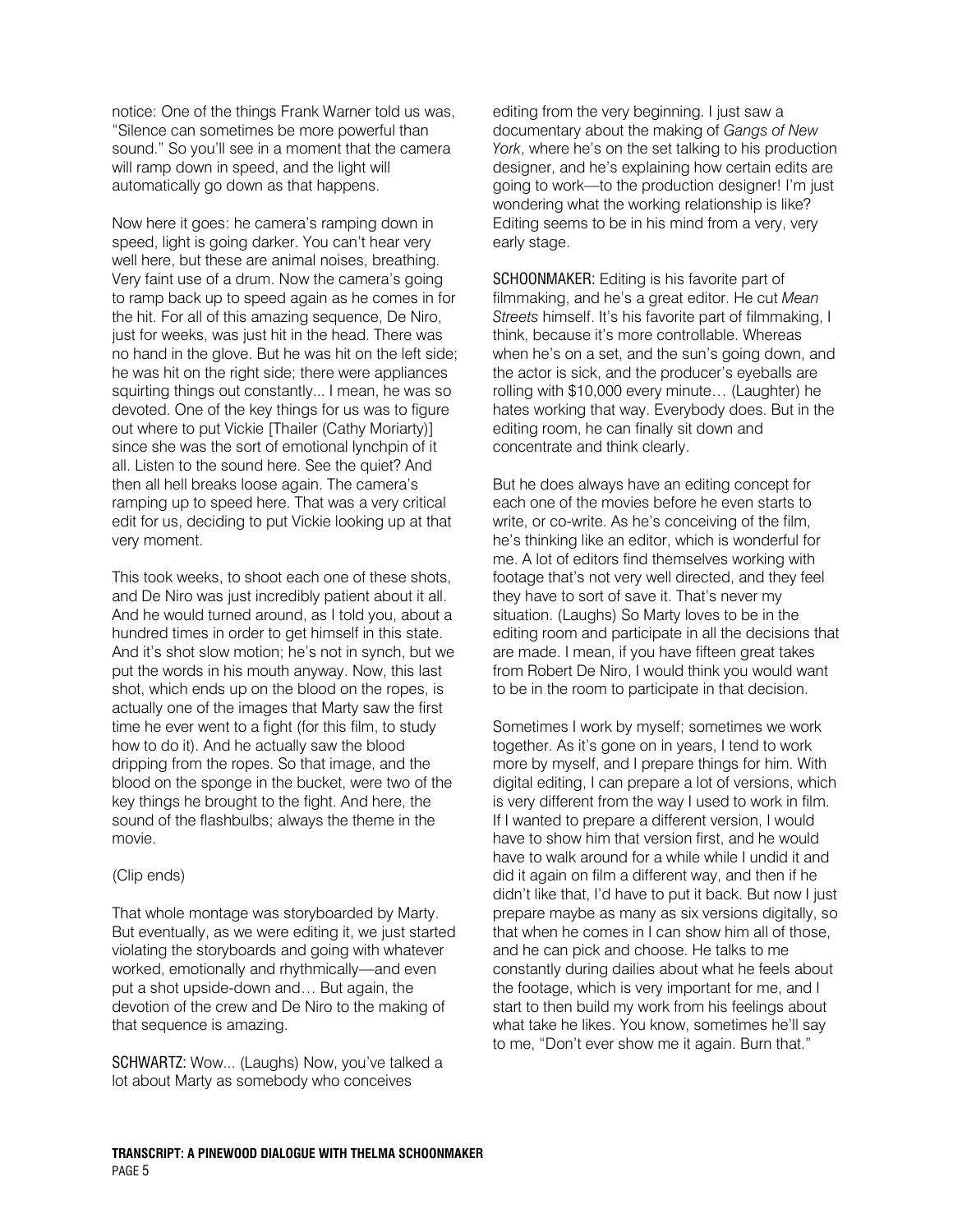He also has never lost the ability to react to film as a viewer, which is wonderful. Sometimes he'll just burst out laughing at something wonderful an actor has done. That's very refreshing. And it's lovely he's never lost that. In fact, he said he learned most of what he knows about filmmaking from sitting with his teenage friends watching movies, and where they laughed and where they didn't—or laughed in a wrong way, I mean; they didn't believe something. So editing is very critical for him. It's wonderful to work in tandem with him.

SCHWARTZ: What do you think you bring to the equation? Because obviously, he likes working with you!

SCHOONMAKER: (Laughs) Well, first of all, I'm a completely different temperament than his. He's very volatile and emotional, and I'm much more stable and calm. (Laughter) And that helps a lot, because many artists are that way. I've had the great privilege of being around a lot of them, and they are. The reason they're such great artists is because they have sort of raw nerves. Things impact them differently than they impact a lot of us. And so that's to be expected. But it does help that I'm not the same way, I think. (Laughs)

Editing requires a tremendous amount of patience and extremely hard work. And so I bring that to it. I'm also a fresh eye for him. I look at the film… One of the reasons I don't like to go to the set—I love to go to the set to watch the actors and Marty and the crew work—but it does prejudice my eye. So if you go to the set and somebody says to you, "Oh, wait till you see this tracking shot. We just laid, you know, 200 feet of track, and it's going to be incredible and we're going to…" I would much rather go to dailies and see it cold and see if it works for me, because that's what Marty wants to know from me: Does it work? But, you know, I can't really talk fully about what I bring to it! (Laughs)

SCHWARTZ: Right, right; well, that's okay. You've often said that you think you won the Academy Award in this film because of the fight scenes.

### SCHOONMAKER: Yes.

SCHWARTZ: But in the non-fight scenes, one of the great things about the film is that a lot of the scenes run long. A lot of the film is about discomfort between people, and [there are] sort of painful,

tense scenes. So I wonder if you could talk a bit about some of those—your approach to some of these longer scenes.

SCHOONMAKER: Actually, it was very good that I had begun in documentaries when I edited this film, because I was used to having to create a film from raw footage. And what happens when you have improvisers like De Niro and [Joe] Pesci—who are just unbelievable together, the way they work; I've never seen anything like it. Pesci was a much less experienced actor. Bob was working as hard for Pesci off-screen, feeding him lines and repeating. And Marty would just look at him and say, "Do it again, do it again." He would just repeat and repeat, for Pesci, you know; really working hard. Bob is extremely generous towards other actors. But the improvisations they came up with were sometimes very difficult to cut, because if one of them went off on some great tangent, I didn't have the other person covered on camera. Marty always likes to shoot, if he can, a heavily improvised scene with two cameras for that reason. But some of the locations up in the Bronx and things were too small to get two cameras in. So I had to really struggle with some of the scenes. My favorite being the fight where De Niro is talked into fighting Janiro, and he keeps asking, "Why do I have to fight him? Tell me again, tell me again," which is based on Marty's conversations with his agent. Whenever they tell him the deal, they [say], "There's this many points for that." And he always says, "I don't get it. Tell me again, tell me again." (Laughter)

SCHWARTZ: If you win, you win; if you lose, you win.

SCHOONMAKER: You win, and you win; you lose, you win. Right! (Laughs) The problems of cutting this scene were also being accentuated by the fact that the children in the scene were causing a lot of problems, of course. Bob was being very patient with this little child on his lap, who kept interrupting every take, almost. There were planes flying overhead. It was terribly hot. So it just took me a long, long time. Marty gave up and just left, and I it took me a very, very long time to pull it out, I hope, so that you didn't notice too much! (Laughs)

But it's great—it's tremendous fun to be working with something like that, something completely raw. Also, the "Heard Some Things" scene; you know, the famous scene where he's fixing the television set. That scene was just a joy to work on. I think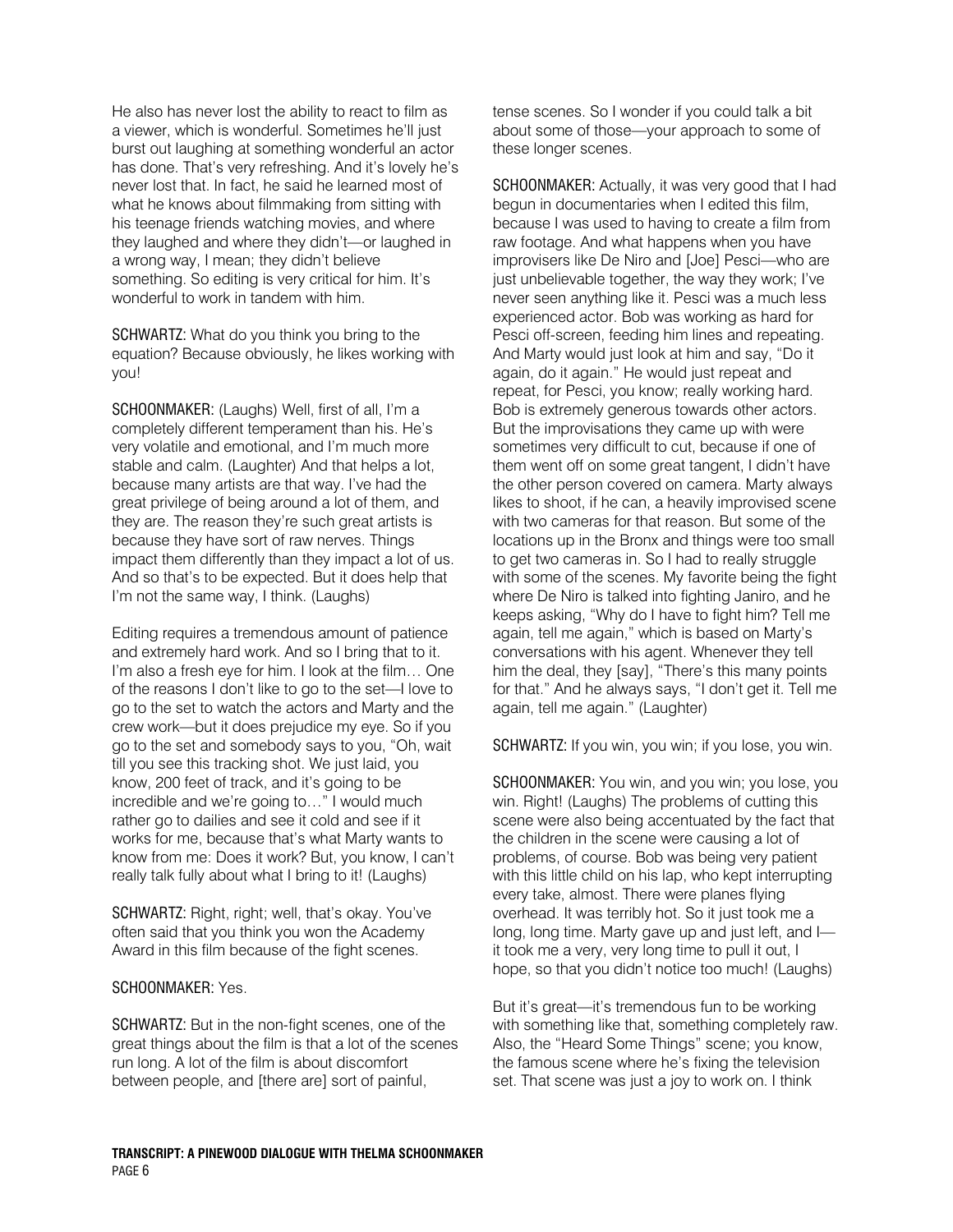Bob actually just came to the epitome of becoming Jake. He was Jake in that scene, when he stands in front of Joe and questions him. I've just never seen anything like the look in his eyes, the body language. He was just extraordinary in that scene. And that was a tremendous amount of fun to cut. Again, a tremendous amount of improvisation and planes flying overhead, so the actors have to stop, and it creates a lot of problems, but it's a lot of fun.

SCHWARTZ: I heard that there was a very long editing period for this film. Do you remember how long you spent cutting it?

SCHOONMAKER: Almost two years.

SCHWARTZ: Two years.

SCHOONMAKER: Yes. And Goodfellas (1990) took almost two years. Some films just require it, you know. I don't know why everybody's so surprised by this, they seem to be. (Laughter) You look at a film like Gangs of New York. It's an enormous epic film—two hours and thirty-eight minutes long, without the credits—and, you know, major battle scenes, riots... It's a huge film, so if you want to do it right, you need the time to do it.

The reason, mainly, this film took so long was because De Niro was gaining weight in between. So we shot all of his scenes at his perfect middleweight, and then he went off and ate. And then we edited, and then we shot again in his middle-fat weight. And then we stopped. He went off and ate again, ate his way through France, I think. So we kept on editing in between. I think that partially delayed it, but it was also a very intricate film. Every cut just meant so much to us. (Laughs) And it took a lot of time.

And the mix for it, the sound mix, was very, very slow, because Marty wanted to create an incredibly complex tapestry. And I remember the producer took us outside after the first day. He said, "You can't mix this film inch by inch." And Marty said, "Well, that's the way it's going to be mixed." (Laughter) And it was. The use of music, much more subtle than in Goodfellas, for example, because that's the way Marty heard the music, usually coming through tenement windows. Then in Goodfellas, of course, everybody had stereos by then, and the music is blasting more.

We did, by the way, all the De Niro in his heaviest weight, as the nightclub owner… [Screenwriter Paul] Schrader had written the film to have a lot of flashbacks in it; De Niro commenting on his life. But we put it together that way, and only Marty and I went to screen it. And we came out and we said, "My God! The film is so overpowering, we don't need those comments. It will work by itself." So we stripped them all out. This happens all the time in editing. Sometimes people think, "Oh, that's the writer's fault." It's not. This kind of restructuring, dramatic changing of things occurs all the time. So we just stripped them all out and only used a little bit of it, when he was actually in the nightclub at the end.

SCHWARTZ: (Repeats audience question) How difficult is it to recapture the experience of first seeing a take? Because you spend so much time watching each take….

SCHOONMAKER: That's a very important question, because when you are a filmmaker, you see the film so many times that you can lose the initial impact of it. So one of the things that happens in dailies is that I remember what I thought when I first saw it. When we screen, all you need is one person in the room. It could be anybody—the janitor could come in—and you are beginning to see the film through their eyes. You notice when they get restless, you hear where they laugh; you see if they're riveted to the screen or not. And so it really is screenings that help us re-achieve what we originally felt. I do take very careful notes, so that I remember.

And now with digital editing, one of the problems is that we're working on a rather degraded image. They have to compress the information so that we can get a lot of information into the towers that store our footage, and we're not always looking at the best possible image. I remember after Casino, I was looking at the film on a flatbed—it was a finished print—and I saw something in De Niro's eyes that I'd never seen before. And I was very sad about that. It didn't mean I would've edited it differently, but I was upset that I wasn't seeing it.

Previews—that we're forced to go through by the studio, they say for "marketing reasons"—but we know really, it's also a way to get us to look at the film in a very brutal way, because an audience has not been prepared. They haven't heard actors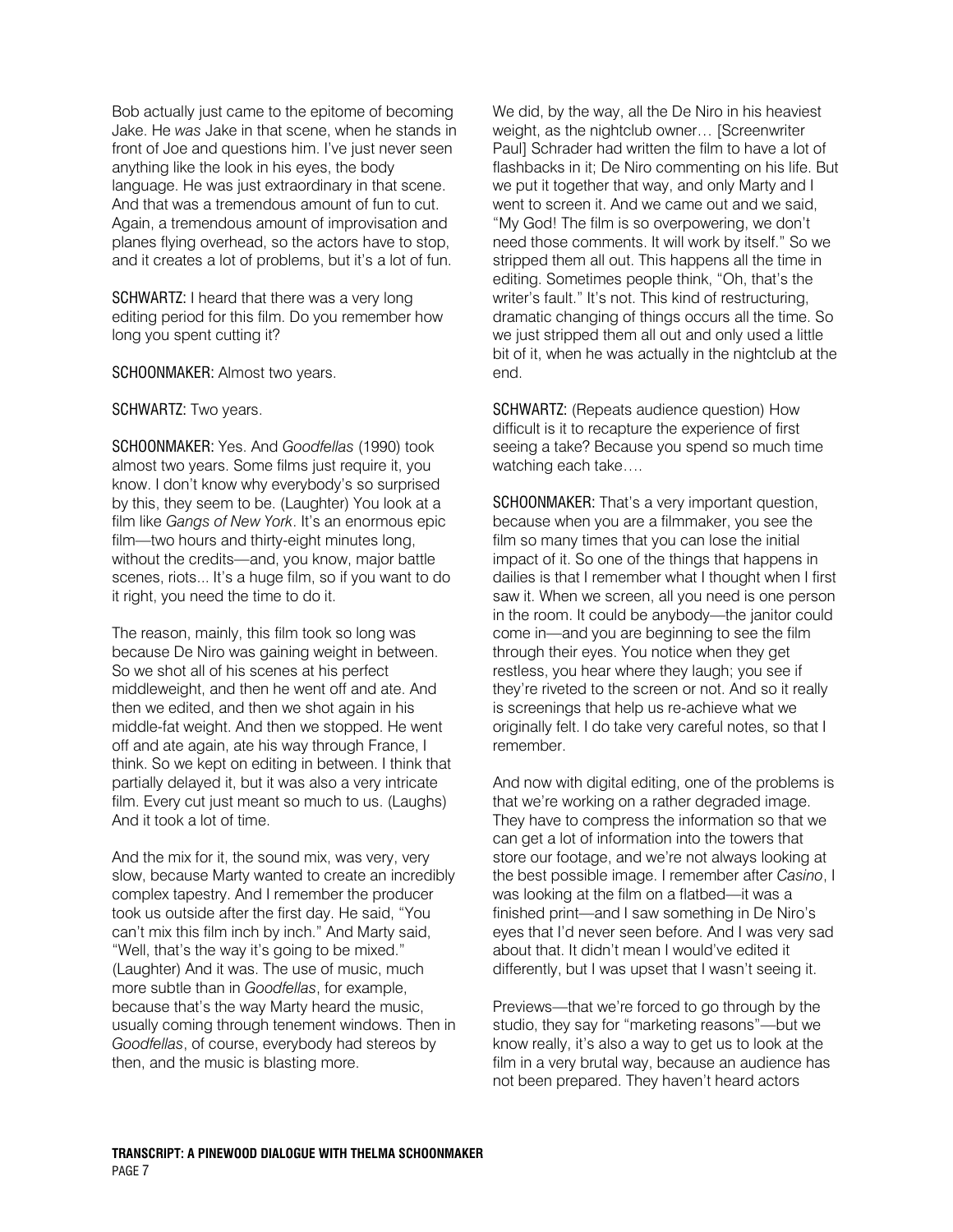talking about the movie; they haven't seen ads for it; they haven't read articles about it. They're brought in off the street; the film is not finished; the splices are jumping. It's very painful for filmmakers. But you learn a lot, because you're seeing 400 people react to the movie. And painful as it is, it's very helpful.

SCHWARTZ: Did you have to go through that with Raging Bull? Did you have to test-screen it?

SCHOONMAKER: Raging Bull would never have been released if we'd had to do that. (Laughter) No, I mean it; I mean it. Because it was such an "out there" film that I think… You know, the trade reviews were terrible when it first came out. I remember being in the lab checking prints with Marty, and the first reviews came out from The Hollywood Reporter and Variety, and they advised distributors not to book the movie. It was devastating. And the reviews were not good. It took ten years before this film found its—

SCHWARTZ: Yes, I think people forget that sometimes. Now, a lot of people say, "This is the best film of the 1980s." I mean, you see this constantly. But it took a while to get to that point.

SCHOONMAKER: Yes, it didn't make much money. But this happens a lot with Marty's movies. It often takes ten years for them to be recognized. Casino, when it came out, was very badly reviewed, and now everyone's saying it's the most ignored film of the decade, you know? So, it's just the way it is. But literally, I do think if we'd ever had to preview it, it would never have been released.

SCHWARTZ: Is there one that you're particularly proud of that you think hasn't been accepted yet, that will in time?

SCHOONMAKER: I think Kundun(1997) and Bringing Out the Dead (1999), I don't quite understand. I can sort of understand Kundun. It's a very special subject. But Bringing Out the Dead, with its theme of compassion; it's odd to me that that didn't resonate. I think it will, eventually. It's got tremendous humor in it, and veracity. But somehow, it just didn't; people didn't like it. I don't know why.

SCHWARTZ: (Repeats audience question) How much can you actually influence Marty? And have you changed his mind?

SCHOONMAKER: Well, what happens is that the film does it. We both see it right away. I can't tell you how much a film changes sometimes from his original conception. Not the overall conception of style, which is very important, but almost every scene gets drastically changed. And we do it all together. You know, it's not a battle or anything. Some editor/director relationships are like that, and that's very tragic. I've seen that happen. It's a terrible situation. But in the process of editing the scene, things change dramatically, and Marty's the first to see when it needs to be done.

SCHWARTZ: (Repeats audience question) In the song credits at the end, a lot of titles are listed.

SCHOONMAKER: They're probably very, very quiet. As I said, sometimes—because in those days, at that period of history, Marty felt that music was just being heard from radios, from other people's apartments and things—so sometimes it's very, very subtle. It's a beautiful selection of music. We're hoping to get a soundtrack album made from it. At the time, it was too expensive to make, because [it features] Bing Crosby and all kinds of people. But I think now there's some possibility it will be made into an album.

SCHWARTZ: (Repeats audience question) When do you bring in music? At what point is it incorporated?

SCHOONMAKER: That's a very good question, because Marty's one of the great users of music in movies. In many cases he's already thought of some of the most essential music. The [Pietro] Mascagni music—which is the theme, the very sad Italian music—Marty knew right away from the beginning that he was going to use that music. We started right away with it over the main title, and then kept incorporating it at very significant moments—for example, when he goes into that amazing Steadicam shot, as [LaMotta] enters the ring for the championship fight. And then there are many times when he will actually shoot scenes to music. For example, the use of [Eric Clapton's song] "Layla" in Goodfellas, where De Niro is wiping out a bunch of people, and there's a montage of them being found dead—that was all conceived of and shot to "Layla." In fact, he was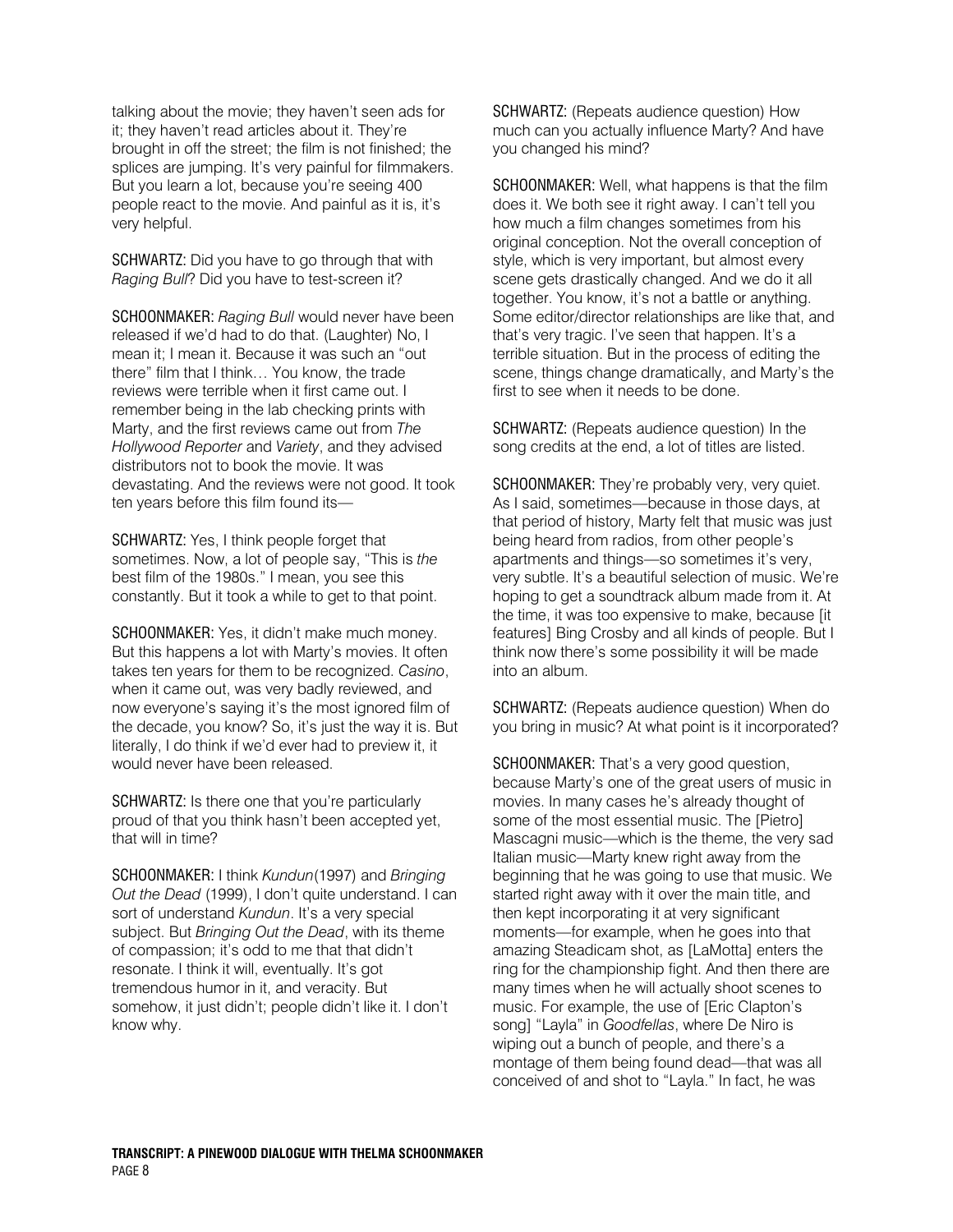just obsessive that I get it, when I was cutting it, to the exact frame—similar to the way that he had shot it on the set. And in Gangs of New York, there are several pieces of music like that.

Music is a very important part of Marty's life. He never travels anywhere, on a plane or anywhere, without listening to music. And he will carry around in his head for years a piece of music that he's been trying to put into a movie, and then suddenly the movie will come along, and there it'll be. He remembers when he first heard every piece of music. He "was three years old, standing next to his mother in the sausage store," you know. (Laughter) He has an amazing memory. So it's very critical.

What'll happen—for example, with Casino, he knew he wanted to use the Bach at the beginning, for the explosion and the main titles. He had five songs that he thought we would try for this scene, maybe three for that scene; and we would listen together and decide as we went. After the scene was mostly cut, we would then put the music in. But in Gangs of New York, there are several sequences which were shot, again, to music that he knew he was going to use.

SCHWARTZ: You did this in Who's That Knocking at My Door? I mean, that was one of the early films to use rock music, to cut…

SCHOONMAKER: And Mean Streets, of course, was the big breakthrough.

SCHWARTZ: (Repeats audience question) How does he decide what film he's going to make next?

SCHOONMAKER: Well, you know, Marty hates to be what he calls a "director for hire," which is that a project that he didn't dream of, or wasn't deeply committed to, is brought to him and he makes it. He did that once, on Cape Fear (1991), and I've never seen him so angry in my life. He was angry throughout the whole making of that movie. He did not want to make it. He and Spielberg switched projects. He thought someone Jewish should make Schindler's List (1993). He wrote the script for Schindler's List—Marty, with Steve Zaillian—and it was supposed to be De Niro playing the character. But they decided, for many reasons, to switch. So he felt it wasn't something coming from his heart and his stomach. In every case possible, he makes something that he really, really wants to or has

been dreaming of for a long time, like Gangs of New York. Or something will be brought to him, like our next movie was brought to him, and he loved the idea immediately, and then plunged into it. But he just can't be a director for hire, you know. It's very hard for him.

SCHWARTZ: Does he always jump into a new project so that nobody can steal you away, too? I wonder, directors must try to get you to…

SCHOONMAKER: (Laughs) Yes, they do. But he doesn't have to worry about that. You know, I think he's… The work I do with him is so incredible, it's so rewarding. I love working for him. So he doesn't have to worry about that. Anyway, we're always doing these documentaries in between, so I never…

SCHWARTZ: Right, four-hour long documentaries.

SCHOONMAKER: …I never even get a vacation! (Laughs)

SCHWARTZ: But you did get to do Grace of My Heart (Allison Anders, 1996). I mean, you did get to do a substantial…

SCHOONMAKER: Yes, he was producing that, and that needed re-editing, and he asked me if I would jump in. I had to go back to film for that, and I found I rather enjoyed it.

SCHWARTZ: Back to film from digital?

SCHOONMAKER: Yes; it was funny, because I found after about a week or so, I was enjoying flipping the trims into the bin, because I always used to know how to do that. You know, you have to do it a certain way, so the end of it will get in. And I said, "Gosh..." It took no time; I was back. I can go either way. There are advantages to both.

SCHWARTZ: (Repeats audience question) About the transition from film to digital, which I guess—was Casino the transition film?

SCHOONMAKER: It was Casino, yes. I was very resistant; I was very bad about it. And Marty urged, because he thought maybe it would make it faster. Frankly, I don't think it does. It's also very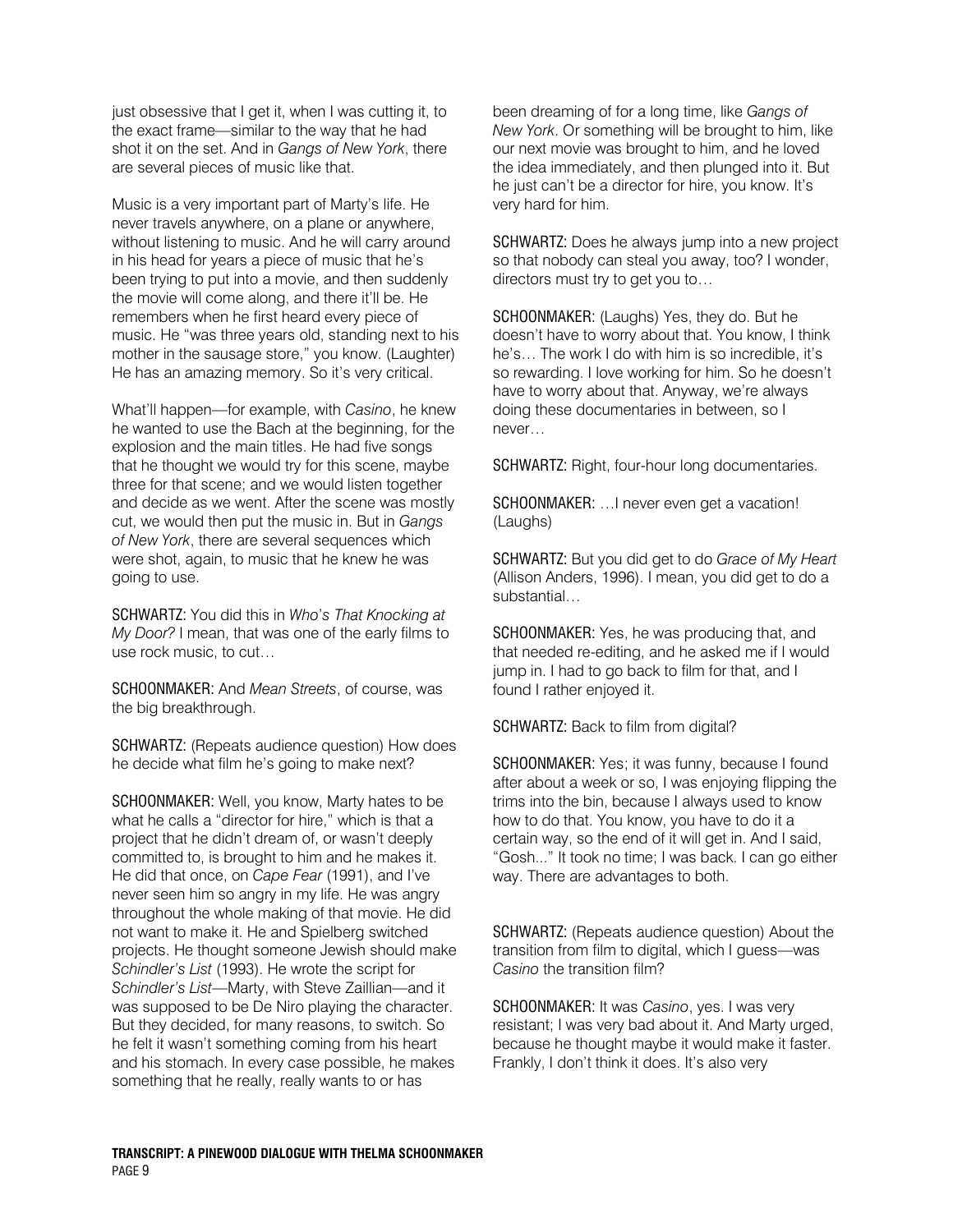expensive. But it's the future, and there's no going back.

So I had, fortunately, a wonderful assistant, who trained me, who was actually a Lightworks trainer. I work on Lightworks, not Avid. And he trained me, and I was a very, very bad student for a while. For about a week; grumpy, and "Oh, well on film, we could do this!" (Laughter) I was very bad.

And then one day, I just clicked in and I was off. My big objection to it, as I'd already said, is the compression of the visual image. I think it's very dangerous for us to be looking at such a bad image. And I hear from other people who don't have the luxury of printing up their dailies, because now the big thing is that they want you just not to print your dailies up at all, so you never see them on the screen until the film is completely finished, which I think is terrible. I hope I'm not going to be forced into doing that. But I've heard from a lot of editors that they discover things when they see the cut negative—first print off the cut negative—they see things that are problems, because they can't see them in the digital image, and that's how bad it is, what we're doing. That's my only objection to it.

The directors don't like it, because they don't get time to think any more. When Marty used to walk around, if I was taking the film apart to make a new version, he would be thinking, and sometimes he liked sitting—he tells me now, I never knew this watching me go back and forth. And he would be reviewing the footage in his mind, and thoughts would come to him. Now I just do it in a second, and he doesn't get the chance.

I also jump from cut to cut, because on the timeline—the digital timeline—I see that, you know, [if] I want to jump twenty cuts down, I just keep hitting the button, and it jumps from cut to cut. He only gets one frame of that image in his mind. It drives him completely mad, because he's trying to cope with each one of them. I'm not, because I'm looking at the timeline, I'm not looking at the monitor. I've heard from Robert Altman, also, that he has a lot of problems with it; again, for those reasons. They feel somewhat removed from the film. Marty used to be able to work, cut, on a KEM, or even on a Moviola, which was famous for breaking. (Laughter) And now he can't do it, and it drives him mad. It really… I keep trying to train him. SCHWARTZ: He doesn't know how to use the machines?

SCHOONMAKER: Yes; I keep trying to train him. Some directors—you know, Jim Cameron and people like that—they cut their own movies, but Marty still hasn't learned to do it. And he wants to, but it would take some time and patience. And of course, he never has any time anymore. (Laughs)

SCHWARTZ: Did you ever think of how Raging Bull might be different if you had cut that digitally?

SCHOONMAKER: That's a very interesting question, because I think there might have been something kinetic that was happening when we were doing those montages, that I'm not sure would've worked quite the same way. Yes, that's interesting.

SCHWARTZ: (Repeats audience question) Okay, this is about the color palettes. You saw Heat (Michael Mann, 1995) and Casino in the same day. Wow…that's a pretty good day! The question is about the difference; about the color saturation, and how Casino had much more a spectrum of color.

SCHOONMAKER: Well, I think it's just because it was Las Vegas, and Las Vegas is the epitome of that kind of color. I've talked a lot with David about seeing the costumes that De Niro wore. One of my favorite things during that film was watching what the next combination of shirt, tie, and pants was going to be! (Laughter) And during dailies, with De Niro—because I usually look at them with him alone, because Marty is shooting, and he usually comes during the day—I was witness to his assistant bringing him the various watches and rings and cufflinks and things that would match whatever outrageous outfit he was wearing that day, and how carefully he selected the backing for the watch. If it was going to be maroon, if he was wearing a maroon tie, did he want to have a maroon backing for the watch? All the attention he put into the costuming is very critical. And it's what makes him—part of what makes him—so believable. He works very hard at this kind of thing, and it was fun to watch him. I love seeing all those wild outfits. And I was glad to see you had the turquoise shoes here.

SCHWARTZ: I hope you all know we have a Robert De Niro costume exhibit upstairs [on display in the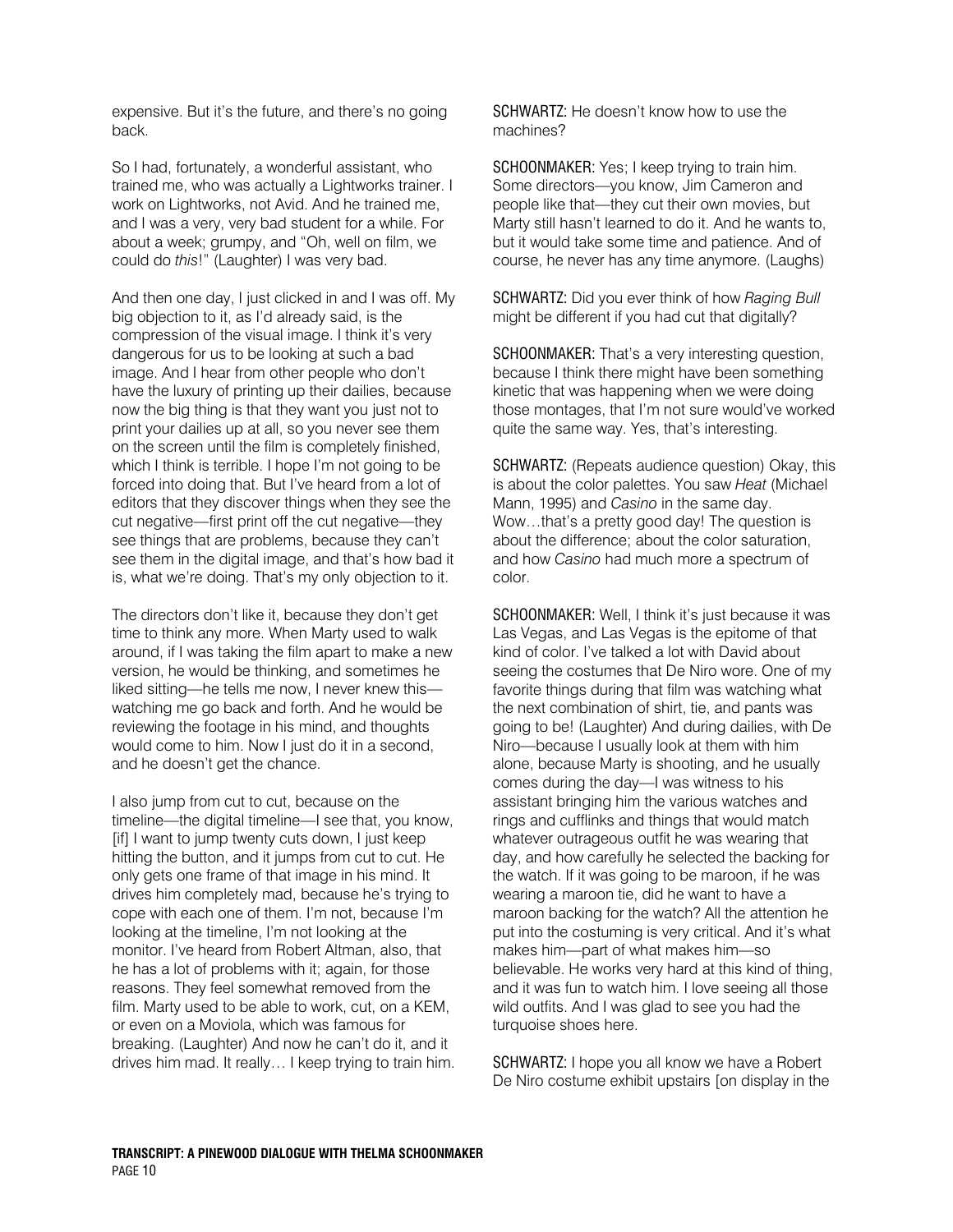Museum galleries]. And there's a great display from Casino, so you should definitely see that, if you haven't.

SCHOONMAKER: There used to be a great deal of time spent in the trailer every morning between Marty and Bob deciding what the color combination was going to be for the day. Because the real Frank the character was based on dressed like that and was obsessive about clothes.

SCHWARTZ: (Repeats audience question) Okay, Gangs of New York: The understanding was that Gangs was in the can to be released. How different is the Gangs that is coming out in December 2002?

SCHOONMAKER: No, we worked on it right up to the end. No, it was in no way ready last year. Harvey Weinstein was so excited about it that he wanted to release it at Christmas. He's very competitive about the Oscars, and he really wanted us to be in the race for that. I told him in [Italian studio] Cinecittà, when we were shooting, "There's no way we can be ready," but he just didn't believe us. So he led people to think that it was going to be ready, but it was nowhere near ready. When you see it, you'll see. It's a massive film, and required a great deal of, for example, just simple things that you wouldn't think about.

They were all Italian extras. And they mainly had to be told not to speak, because if they spoke it would sound like a bunch of Italian babble, and we couldn't have that for 1860 New York. So I had to replace all of those voices. I spent long periods of time in England recording English and Irish actors to replace the voices. So it's a huge movie, and it just took a certain amount of time to edit.

SCHWARTZ: My first reaction after seeing it was: how did they make that for only \$120 million?

SCHOONMAKER: Yes, a lot of people have been saying, "Oh, we see why it took so long," which is very… Thank God for that, because there's been so much erroneous negative talk about it.

Editing, certainly, is a mysterious thing, and I think it's finally beginning to be appreciated for the importance it brings to films. I think it's a mysterious craft. It's much easier to understand lighting or camerawork or acting, and I don't think many people really understand directing. But you'd have

to be in the editing room for months at a time to really understand how a particular film is shaped. Of course, that would be very boring, and so people don't do it. But I think—even studio heads, I've noticed recently—have a lot more respect for editors than they used to. We used to be the person they never even spoke to at screenings, where we would fly out and bring the film for them to see. But now, more and more, we're being recognized.

SCHWARTZ: Okay, more questions? Over here. (Repeats audience question) The idea that good editing is supposed to be invisible—how do you feel about that?

SCHOONMAKER: Yes; that's a somewhat, I think, oldfashioned idea. But it still persists, and it still hangs around. Marty and I have always been, from the very early days, interested in slapping the audience in the face a little bit—at times. Not always. There are times when you do want it to be invisible, really. But he always loved jump-cuts, and he always loved [Sergei] Eisenstein and [Vsevolod] Pudovkin editing, and there's a great deal of that in Gangs, by the way. He actually had me study sequences that he was particularly influenced by, when we cut the battle scenes. And we tried very hard to give that kind of feeling to them. So we're sort of exponents of the opposite idea. But there are a lot of people in Hollywood who really still feel that way. I remember once, after I was nominated for Goodfellas, and Dances with Wolves won, I think; if I got that year right...

### SCHWARTZ: Right, 1990.

SCHOONMAKER: And the editor of it came up to me afterwards and he said—we were all waiting, getting our coats and things—and he said to me, "I want to ask you something. Why did you make that jump cut in, you know, that…?" There was a mismatch. I think there was a cigar in Paul Sorvino's hand in one take, and the next time I cut back to him, it wasn't there. And I said, "Well, we do that all the time." (Laughter) And it was because it was an improvisation with an unskilled actor, who was fantastic—the guy who played Sonny [actor Tony Darrow], who Marty saw in a cable show at some point, and said, "Get that guy for the part." It was more important to use the best delivery of both people. I knew that he didn't have the cigar in the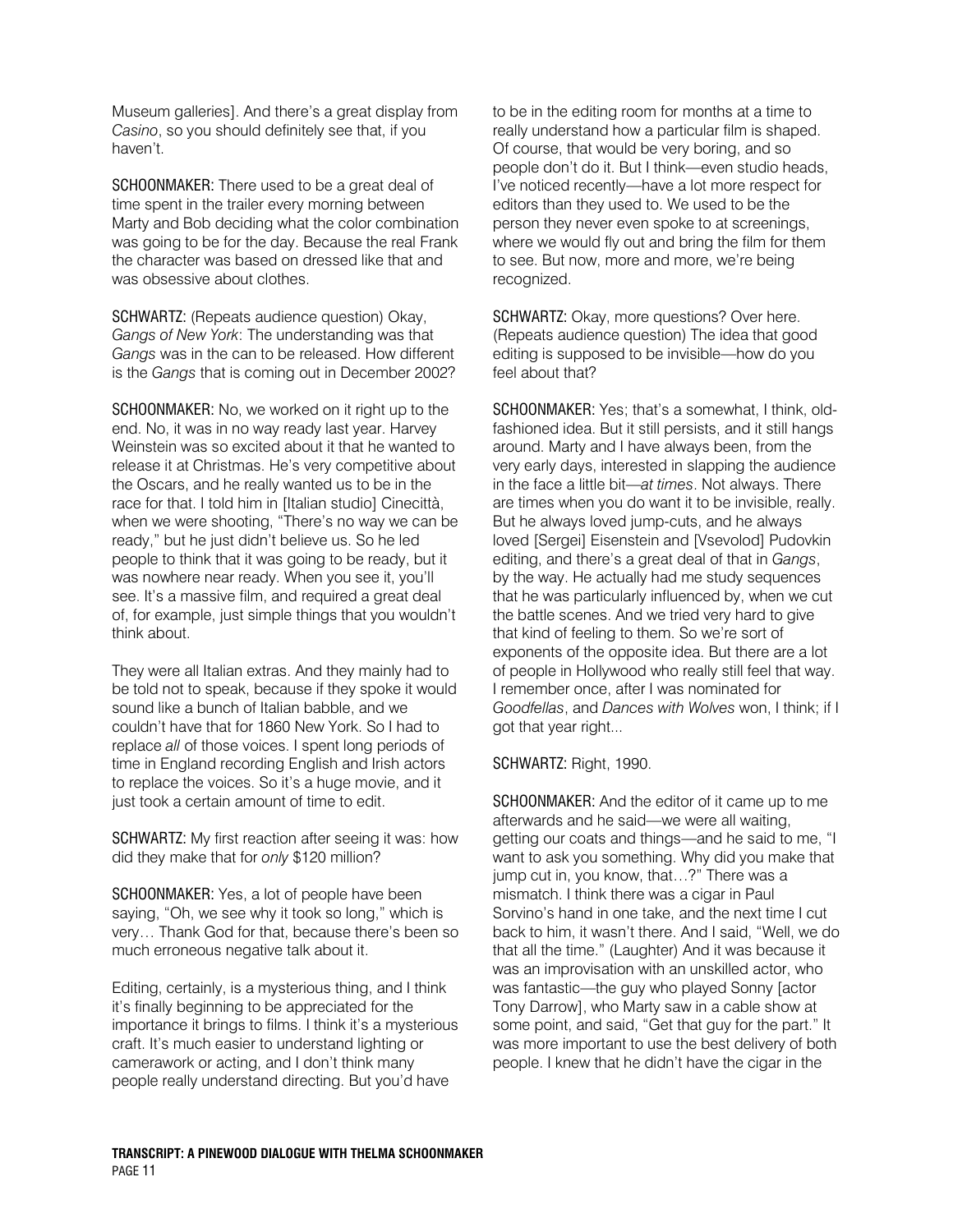hand—but we do that all the time. (Laughs) So we're sort of the antithesis of what you're saying.

SCHWARTZ: Did you feel you were breaking a lot of rules with Raging Bull?

SCHOONMAKER: Yes. But you know, the design of those fight sequences was extraordinary. Even though that final montage we just saw did get heavily re-edited, some of the shorter fights, the Dauthuille fight and even the Cerdan fight, to a certain extent, were thought out so carefully by Marty. He knew they had to be quick, and he designed really dramatic camera moves, which are extremely hard to get when you're inside a ring.

One of the things was that he saw every movie made about fighting before he made Raging Bull. One decision he made was to be in the ring. A lot of films have been photographed from outside. For example, Rocky: they would put five cameras and the editor would then take those five cameras and put something together. Marty wanted to be in the ring. So if you have a camera crew and a crane in the ring, and a referee and two fighters—it's extremely difficult to do. That's why Raging Bull took so long to shoot. But the reason is because you get these extraordinary camera moves, some of them which are—they drive the entire fight, you know; the shorter fights. They were extremely well thought out, and in many of the cases, just put together exactly as he originally intended.

SCHWARTZ: I was also thinking, just in terms of creating sympathy for the character and that sort of thing: the last scene, the [Marlon] Brando speech, I read, was done a lot of different ways; was acted a lot of different ways.

SCHOONMAKER: That's right, that's right; because when Marty and De Niro work together, it's an extraordinary thing. In fact, it was supposed to be Shakespeare again, another Shakespeare speech—you know, the film opens with a speech from Richard III. They were going to do a Shakespeare speech at the end. And my husband said to them, "Absolutely not. You cannot do that. You have to do something from American culture." So they chose the On the Waterfront (1954) speech. And De Niro and Marty talked a great deal about it, and they wanted to experiment with how warm, how emotional Jake should be in that. So they did fifteen takes. De Niro and I sort of liked one that was a little bit more emotional, but Marty was adamant. He said, "No, he has to be very cold when he confronts himself in the mirror there." And we screened it, actually, two ways. We screened one morning with one take in, and that afternoon with another take in. And he was right. As always. (Laughs) But you can imagine what it's like to be working with footage like that, where you have a brilliant actor, a brilliant director, and they give you fifteen takes, each one of which is completely different, and valid; each one of them valid.

SCHWARTZ: What was it like editing Cathy Moriarty? This was her first movie.

SCHOONMAKER: Oh, she was such a wonderful, raw talent. And De Niro and Pesci were so great with her. They loved her, and they were so supportive. That's why Marty loved her, was her rawness. So there was never any question of trying to tone down her accent or anything. She actually was terrific. She was just a natural, yes.

SCHWARTZ: (Repeats audience question) Who are some of the editors that you admire?

SCHOONMAKER: [Akira] Kurosawa. (Laughs) Oh, there are so many. I tend to think more about directors in some of the earlier films that I admire so much, and I don't know much about the editors, and so it's a little hard for me to know who did what. It's very hard for anyone to know who did what on a movie, unless you're there every day. But I know that Kurosawa cut all his own films and the editing in some of them is extremely striking.

SCHWARTZ: Can you tell us something about Haig Manoogian, who, of course, the film is dedicated to—whom I guess you had not as much time with as Marty at NYU, but can you tell anything about his influence?

SCHOONMAKER: Yes, he was very important. Of course, he was one of the people who got Who's That Knocking? made. But Haig was this wild Armenian. He was American, but he was of Armenian descent. When I first went down for the summer course, I heard this man screaming. I got there late, and I heard this man screaming inside the lecture hall, and I thought, "My God, I better not go in!" It turned out that was just his normal delivery. (Laughter) He was fantastic.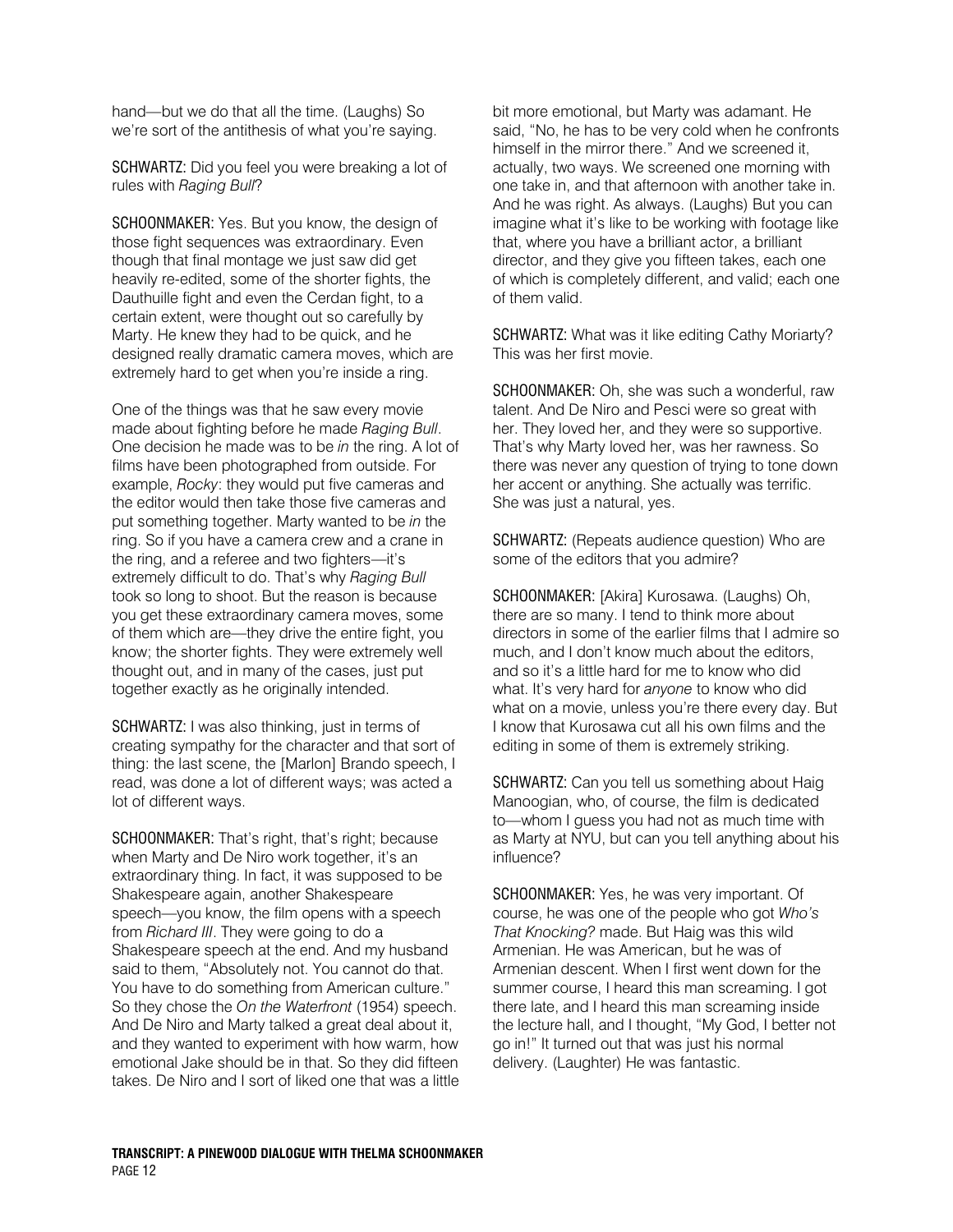It was very interesting. He and Marty used to argue all the time about the films that Marty wanted to make. Haig was often trying to encourage Marty to be a little more conventional. And Marty would argue with him at great length. But in the process of arguing with him, he would come to formulate what he really wanted to do much better. And they had some quite notorious fights. But I remember, many times, Haig coming in when we'd all been up all night editing, and we were exhausted, and he would just come in the room and just pick us all up and get us going again. He was a phenomenon, and Marty so wanted to show him this picture, to prove to him—because Haig was never really sure about some of the other movies Marty made. And he said this was the one he thought maybe Haig would understand. And when he died during the making of it, it was very sad.

SCHWARTZ: (Repeats audience question) How can you deal with working with material that is very brutal and violent? How do you detach yourself?

SCHOONMAKER: It's a difficult question, because you see, the thing is that it's not very brutal when I first start working with it! (Laughter) None of these fighters are hitting each other. The trick was to get the best camera angle. Sometimes with each take, they would be better, and the miss would be so close that you didn't see it. So in fact, part of my job is to make it more violent. (Laughter) So for me, it's not really believable in the same way. But I know as time goes on, I become more and more aware, as I'm working on the film, of the impact of it on people. But I do think that Marty is one of the people who uses violence in the correct way. Gangs of New York is a great deal about the futility of violence. I think he felt it was his job, in a way, to portray what he grew up with, and to show people the good side, the fun side of it; and the terrible side of it. I think when he uses violence, it's never gratuitous. It's always very powerful, and upsetting, but correct. There may be others who disagree with that, but he really did want to make the point in Gangs about the futility of violence, which I think he has done.

SCHWARTZ: (Repeats audience question) Where do you come in on a project? At what point do you start your involvement?

SCHOONMAKER: I come in just as it starts shooting. There have been a couple of occasions where he's asked me to screen things with him—we do screen things just for pleasure a lot—but I'm not needed during the research or the writing period. I come on the first day of shooting. I'm not involved; some editors are, but I'm not.

SCHWARTZ: (Repeats audience question) The home movie sequences, were they shot in Super 8mm?

SCHOONMAKER: Actually, Jake LaMotta's own home movies were 16mm. That was quite rare in the time. Marty's always said that Jake LaMotta's home movies are a better movie than Raging Bull! They studied them a lot, because you could see, in the smiling faces of everybody, that things were disintegrating, you know? (Laughs) Marty was determined to reproduce them as well as he could. But we did shoot them in 35mm. I always said to him his mother should've shot them, because the head framing is still a little bit too good for amateur photography. But we had so much fun cutting that sequence because we could just do anything. And we did it to that piece of music—the Mascagni music—and we did it in a sort of fever, in one night, and we never changed it. It's the first time that's ever happened. It was just perfect. And then we went back and did cut in flash frames, and we had a lot of fun picking the colored flash frames and things. And then Marty personally scratched it, because he wanted it to be scratched. I'll never forget the negative cutters, who pride themselves on—you know, at the Technicolor lab in Los Angeles, they never scratch anything. They'd kill themselves if they did. And he came in and he said, "Do you have a hanger?" (Laughter) And he just took a hanger and raked it. And then we degraded it and desaturated the color so that it would look faded.

The worst thing that ever… You know, we always say that the projectionist is the final editor. In those days, I used to go to all the theaters and check the sound, and you can't do it anymore.

SCHWARTZ: Right. You can't do all 3,000 [screens] now, right?

SCHOONMAKER: Right. So I was in a theater in New Jersey, checking the sound, and I went up in the booth and talked to the projectionist to make sure his Dolby switch was on, and he was carefully taking out the home movies. And he said to me, "The lab made…" I said, "What are you doing?" It